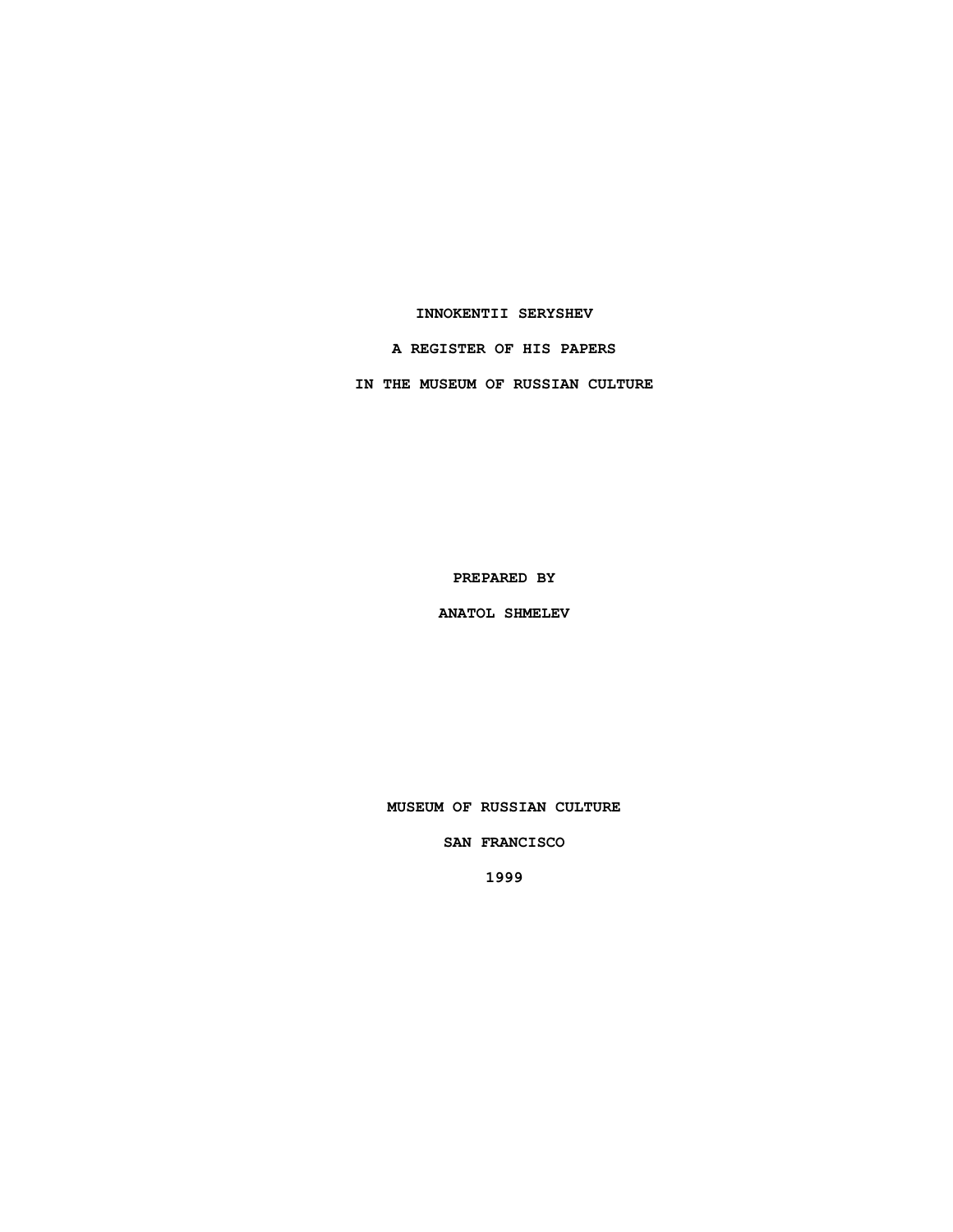## **INNOKENTII SERYSHEV**

## **BIOGRAPHICAL NOTE**

| 1883 August 14 | Born, Bol'shaia Kudara village, Zabaikal district,<br>Russia                                          |
|----------------|-------------------------------------------------------------------------------------------------------|
| 1902           | Married Ekaterina Fedorovna Bondarenko                                                                |
| 1906-1909      | Priest, Doronino (Zabaikal district)                                                                  |
| 1910-1913      | Priest, Shergol'dzhin (Zabaikal district)                                                             |
| 1917-1919      | Member, Board of Directors, Soiuz kul'turno-<br>prosvetitel'nykh obshchestv Altaiskogo kraia          |
| 1920-1922      | Studied educational system in Japan                                                                   |
| 1922-1924      | Taught in the railroad school, Harbin, China                                                          |
| 1924           | Taught in the Chinese Esperanto College, Peking,<br>China<br>Author, Strana samuraev                  |
| 1925-1965      | Priest and editor of religious and secular<br>periodicals (some in Esperanto) in Sydney,<br>Australia |
| 1976 August 23 | Died, Australia                                                                                       |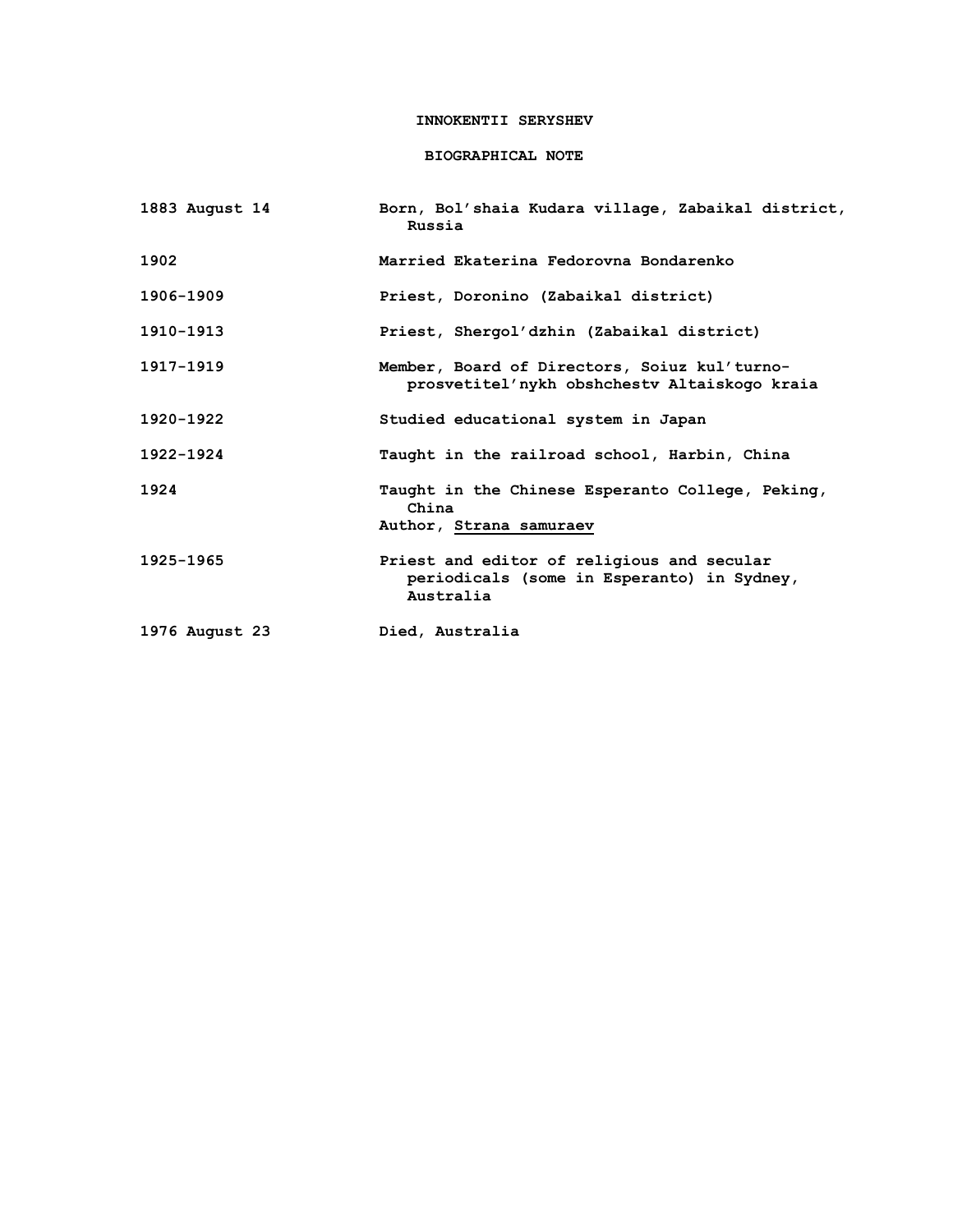### **SCOPE AND CONTENT NOTE**

#### **INNOKENTII SERYSHEV PAPERS**

**This collection consists of the papers of Rev. Innokentii Seryshev, a Russian Orthodox priest active in the first half of the 20th century in Siberia, Japan, China and Australia. Of particular interest is his hobby: the study of Esperanto, of which he was a devoted adherent. Some correspondence and publications are in that language (Oriento, La Pacifiko, and other works in the Speeches and Writings series), and there is a written work on its development in Russian and the USSR ("Esperanto v S.S.S.R.," Box 11, Folder 7).**

**The materials in the collection reflect mainly his involvement in émigré and Church affairs, mainly in China and Australia, and include correspondence with prominent émigré figures as well as materials for a biographical encyclopedia of prominent Russians that included a large number of émigrés. Also valuable are his multi-volume memoirs, "V zemnom plane moego vechnogo bytiia."**

**A significant part of the collection consists of periodicals edited and published by Seryshev, on both religious and secular themes, most of which are in mimeograph or similar format, and there is a large amount of writings on religious issues: sermons, apologetics, etc.**

**Detailed processing and preservation microfilming for these materials were made possible by a generous grant from the National Endowment for the Humanities and by matching funds from the Hoover Institution and Museum of Russian Culture. The grant also provides depositing a microfilm copy in the Hoover Institution Archives. The original materials and copyright to them (with some exceptions) are the property of the Museum of Russian Culture, San Francisco. A transfer table indicating corresponding box and reel numbers is appended to this register.**

**The Hoover Institution assumes all responsibility for notifying users that they must comply with the copyright law of the United States (Title 17 United States Code) and Hoover Rules for the Use and Reproduction of Archival Materials.**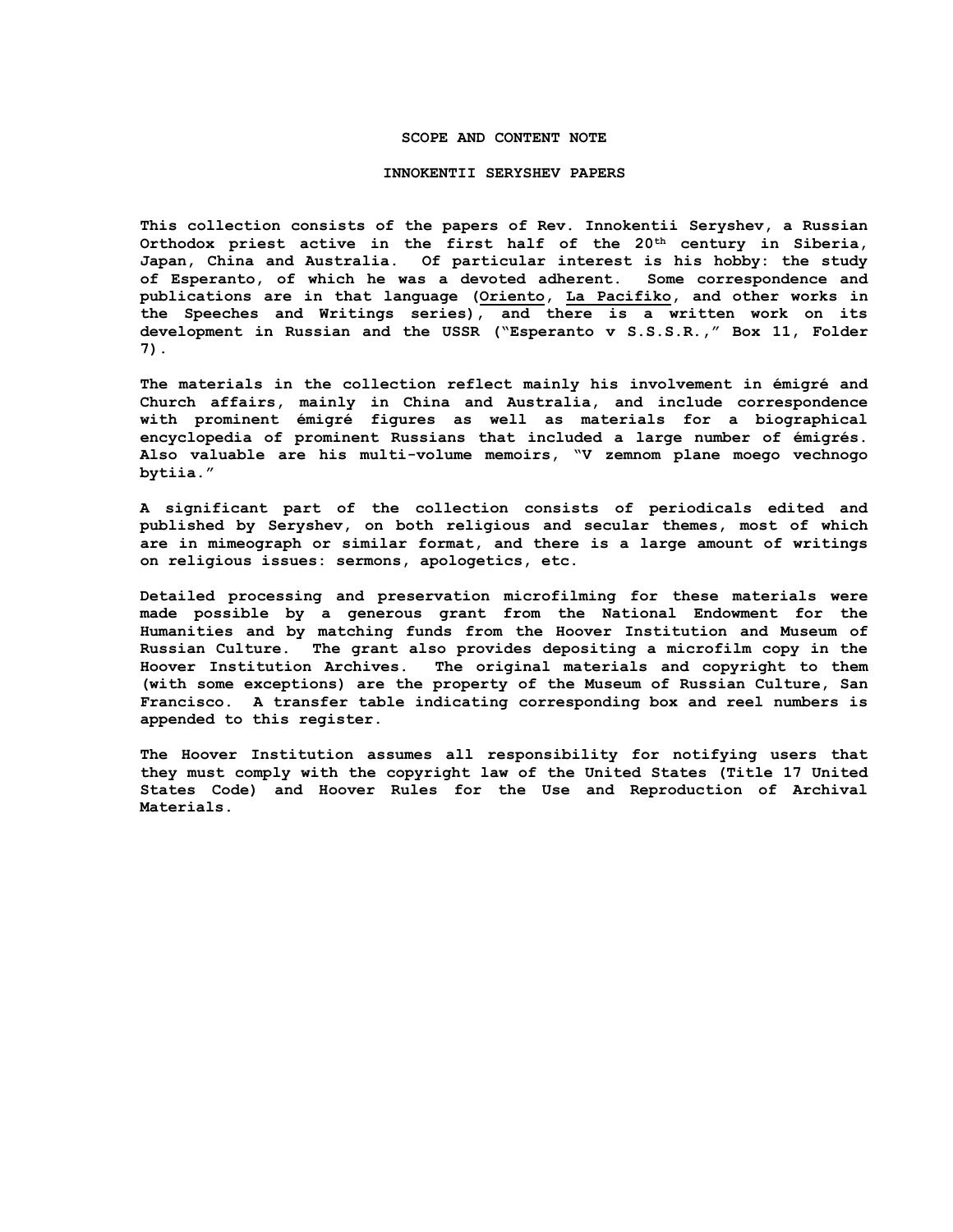## **REGISTER**

# **INNOKENTII SERYSHEV PAPERS**

**SERIES DESCRIPTION:**

| Box Nos   | Series                                                                                                                                                                                                                                              |
|-----------|-----------------------------------------------------------------------------------------------------------------------------------------------------------------------------------------------------------------------------------------------------|
| 1         | BIOGRAPHICAL FILE, 1918-[1965]. Consists of bibliography<br>of writings and periodicals edited, and scrapbooks<br>containing correspondence, identity and travel papers, as<br>well as other documents. Arranged alphabetically by<br>physical form |
| 1         | CORRESPONDENCE, 1915-1955. Scrapbooks and loose<br>correspondence filed alphabetically by correspondent                                                                                                                                             |
| $2 - 11$  | SPEECHES AND WRITINGS, 1920-1968. Arranged<br>chronologically by title                                                                                                                                                                              |
| $11 - 12$ | SUBJECT FILE, 1891-1951. Correspondence, clippings,<br>scrapbooks, speeches and writings, arranged alphabetically<br>by subject. Includes biographical dossiers on various<br>significant Russian émigrés                                           |
| 12        | PRINTED MATTER, 1904-1969. Primarily religious<br>literature, including church and parish bulletins,<br>arranged in alphabetical order by title                                                                                                     |
| 13        | PHOTOGRAPHS, 1916-1953. Include paste-ups for Seryshev's<br>publications as well as group photos of Russian and<br>foreign Esperantists, including Seryshev                                                                                         |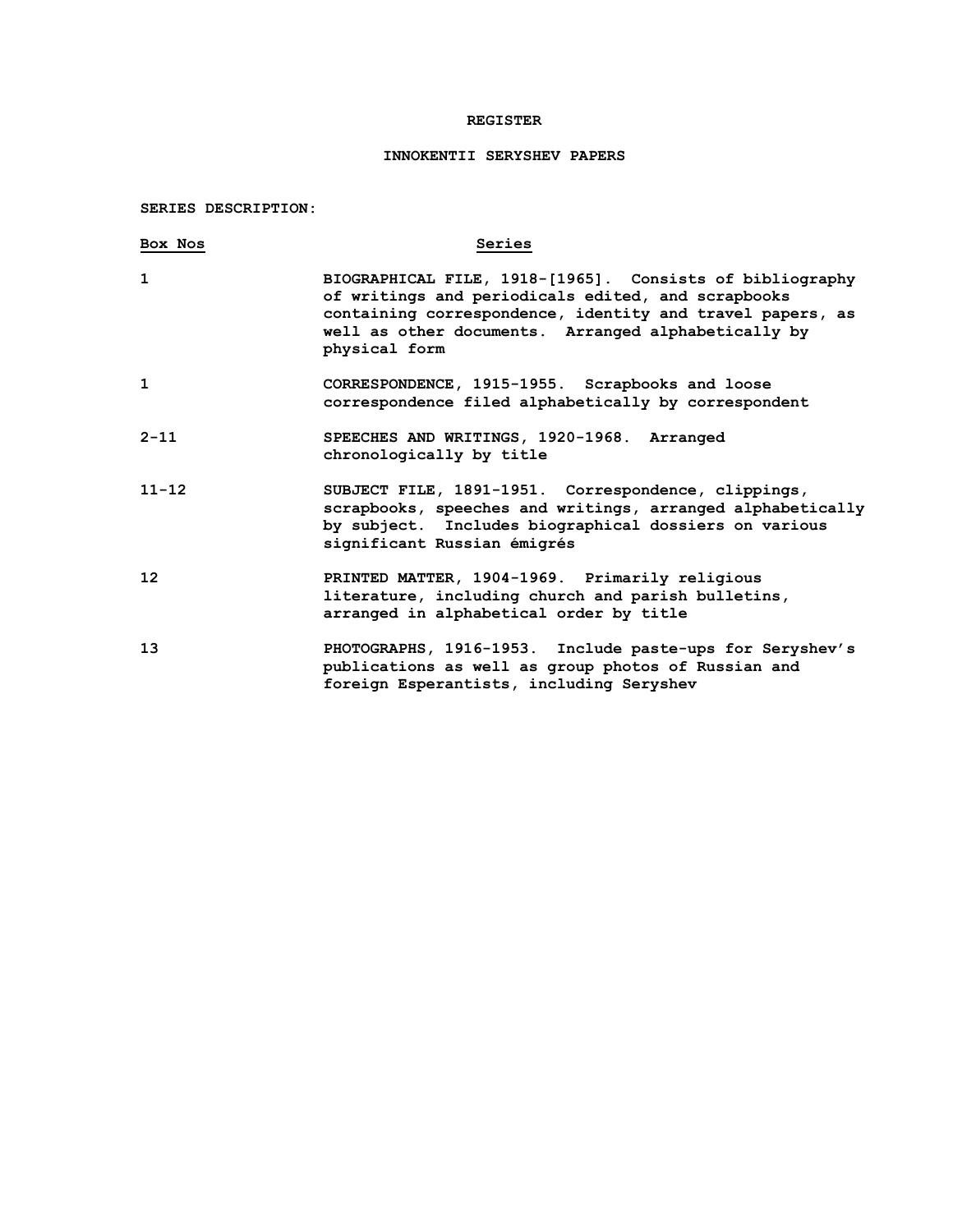|    | Box Folder     |                                                                                     |
|----|----------------|-------------------------------------------------------------------------------------|
|    | Nos Nos        | Contents                                                                            |
| 1. |                | BIOGRAPHICAL FILE, 1918-[1965]                                                      |
|    |                | Autobiography. See SPEECHES AND WRITINGS/"V zemnom                                  |
|    |                | plane moego vechnogo bytiia"                                                        |
|    | 1              | Bibliographical list of Seryshev's publications, [1965]                             |
|    |                | Scrapbooks                                                                          |
|    | $\overline{2}$ | "Delo o deiatel'nosti i rabote sviashchennika                                       |
|    |                | Innokentiia Serysheva na Altae (Sibir') v dni                                       |
|    |                | po-Fevral'skoi revoliutsii i o poezdke ego v                                        |
|    |                | Iaponiiu po prichine padeniia Kolchakovskogo                                        |
|    |                | rezhima i nastupleniia rezhima bol'shevikov,"                                       |
|    |                | 1918-1948. Consists of correspondence,                                              |
|    |                | identity papers, travel certificates, orders,                                       |
|    |                | and related materials. Includes introductory                                        |
|    |                | note and index                                                                      |
|    | 3              | "Delo o prebyvanii sviashchennika Innokentiia                                       |
|    |                | Serysheva v Kharbine, " 1922-1948. Consists of                                      |
|    |                | correspondence, writings and printed matter.                                        |
|    |                | Includes introductory note                                                          |
|    | 4              | "Dela Sidneiskogo prikhoda i rol' sviashch. I.                                      |
|    |                | Serysheva v nem, " 1921-1949. Consists of<br>autobiographical note, correspondence, |
|    |                | circulars, and related matter                                                       |
|    |                | CORRESPONDENCE, 1915-1955. See also BIOGRAPHICAL                                    |
|    |                | FILE/Scrapbooks, SPEECHES AND WRITINGS (esp. "V zemnom                              |
|    |                | plane moego vechnogo bytiia"), and SUBJECT FILE                                     |
|    |                | General--Scrapbooks                                                                 |
|    | 5              | File 1, 1915-1944. Correspondents include K. V.                                     |
|    |                | Baturin, Bishop Vasilii, Sergei Maslov, and V.                                      |
|    |                | Includes index as well as related<br>Zenzinov.                                      |
|    |                | printed matter                                                                      |
|    | 6              | File 2, 1929-1949. Correspondents include G. D.                                     |
|    |                | Grebenshchikov and S. I. Gusev-Orenburgskii.                                        |
|    |                | Includes index                                                                      |
|    | 7              | "Delovaia perepiska, " 1936-1952. Correspondents                                    |
|    |                | include Bishop Serafim, N. N. Alekseev, A. V.                                       |
|    |                | Treichke                                                                            |
|    | 8              | "Sviaz' s redaktsiiami i izdatel'stvami," 1943-                                     |
|    |                | 1947                                                                                |
|    | 9              | Agreneva-Slavianskaia, Margarita, D., 1947                                          |
|    |                | Bulgakov, Petr I. See SUBJECT FILE                                                  |
|    | 10             | Korzhenevskii, Pavel Vasil'evich, 1937-1948.<br>Includes                            |
|    | 11             | postcards from Korzhenevskii's children                                             |
|    | 12             | Morita, Pavel, 1920<br>Sergii, Bishop of Japan, 1920                                |
|    |                | Shkurkin, Pavel Vasil'evich. See SUBJECT FILE                                       |
|    | 13             | Zarochentsev, Mikhail Trofimovich, 1953-1955                                        |
|    |                |                                                                                     |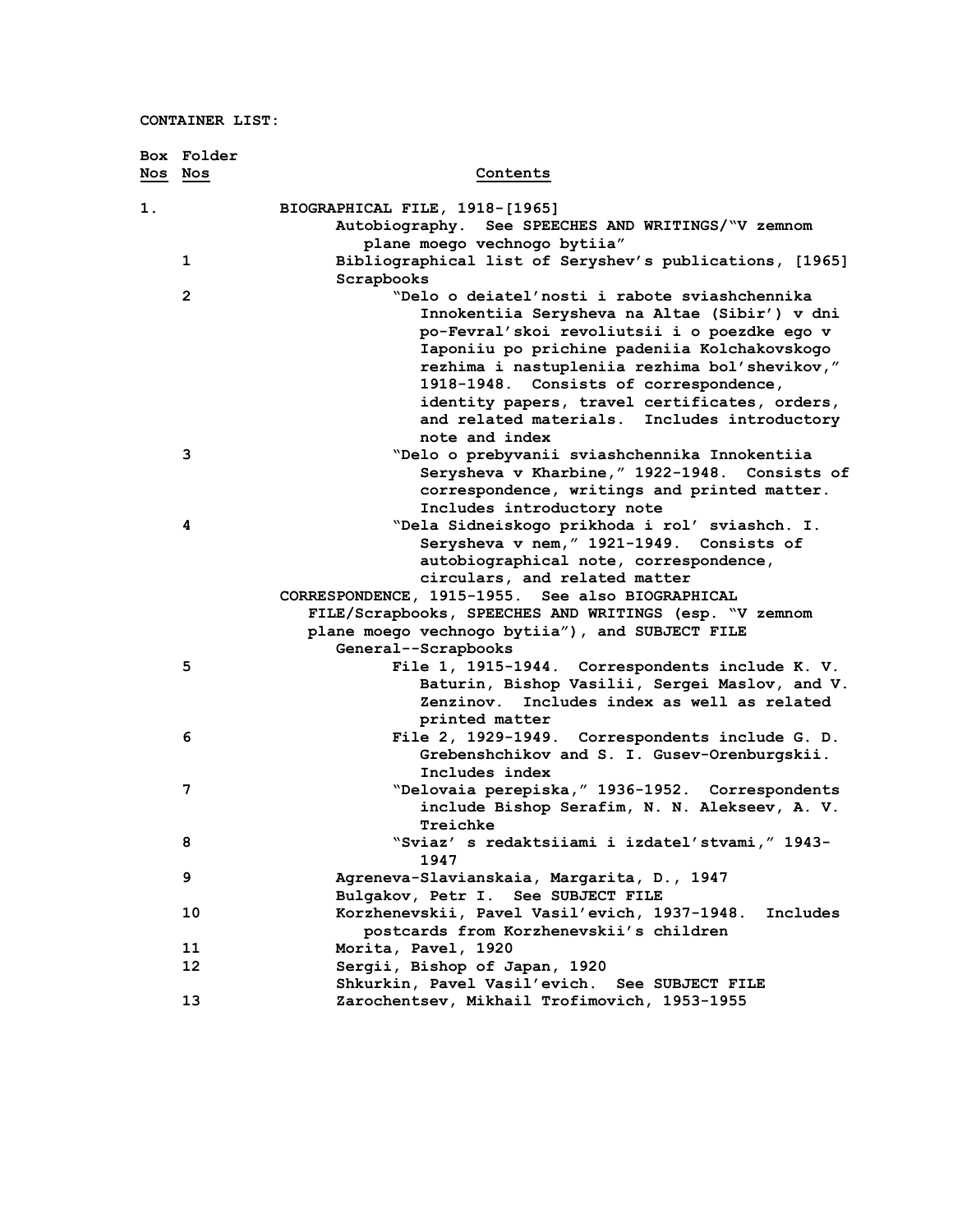| 2. |                       | SPEECHES AND WRITINGS, 1920-1968. Includes periodicals edited<br>by Seryshev, nearly every issue of which contain one or<br>more of his articles. For other works printed by his<br>publishing house, see SUBJECT FILE<br>General |
|----|-----------------------|-----------------------------------------------------------------------------------------------------------------------------------------------------------------------------------------------------------------------------------|
|    |                       | General                                                                                                                                                                                                                           |
|    | 1                     | Untitled compilation of articles and                                                                                                                                                                                              |
|    |                       | fragments of articles from various                                                                                                                                                                                                |
|    |                       | journals, n.d. Printed copy                                                                                                                                                                                                       |
|    | $\mathbf{2}$          | "Sbornik broshiur Izdatel'stva 'Oriento',"                                                                                                                                                                                        |
|    |                       | 1935-1941. Printed copy. Bound                                                                                                                                                                                                    |
|    |                       | compilation of brochures (with table of                                                                                                                                                                                           |
|    |                       | contents) issued by Seryshev, some as                                                                                                                                                                                             |
|    |                       | supplements to his periodicals                                                                                                                                                                                                    |
|    | 3                     | Scrapbook. "Stat'i I. Serysheva, pisannye iz                                                                                                                                                                                      |
|    |                       | Iaponii, po raznym voprosam, v esperantskikh                                                                                                                                                                                      |
|    |                       | zhurnalakh na Esperanto i v iaponskikh po-                                                                                                                                                                                        |
|    |                       | iaponski i po-russki, 1920-1922." Articles in                                                                                                                                                                                     |
|    |                       | periodical press include primarily works on                                                                                                                                                                                       |
|    |                       | Esperanto (in La Orienta Lumo, La Revuo                                                                                                                                                                                           |
|    |                       | Orienta, La Verda Ombro and other periodicals),                                                                                                                                                                                   |
|    |                       |                                                                                                                                                                                                                                   |
|    |                       | as well as on current events (in Golos Iaponii)                                                                                                                                                                                   |
|    | 4                     | Tables of contents to some issues of periodicals                                                                                                                                                                                  |
|    |                       | edited and published by Seryshev                                                                                                                                                                                                  |
|    | 5                     | "Liubopytnyi dokument, " 1921 January 1. Typescript                                                                                                                                                                               |
|    |                       | "Lektsiia Episkopa Sergiia ob arkhiepiskope iaponskom                                                                                                                                                                             |
|    |                       | Nikolae," [summary] 1922. See SUBJECT FILE/Bulgakov,                                                                                                                                                                              |
|    |                       | Petr/Subject file                                                                                                                                                                                                                 |
|    | 6                     | "Sushchnost' velikogo narodnogo vosstaniia v Sibiri v                                                                                                                                                                             |
|    |                       | 1919 godu, "1922. Holograph                                                                                                                                                                                                       |
|    | 7                     | "Iz vpechatlenii o Iaponii, " 1924. Printed copy.                                                                                                                                                                                 |
|    |                       | Clippings from an unidentified Harbin newspaper                                                                                                                                                                                   |
|    |                       | (Nasha zaria?)                                                                                                                                                                                                                    |
|    |                       | Strana samuraev, 1924-1925                                                                                                                                                                                                        |
|    | 8                     | Part I. Includes Takekuma Tokusaburo, Aborigeny                                                                                                                                                                                   |
|    |                       | ostrova Khokkaido - "Ainy", translated by I.                                                                                                                                                                                      |
|    |                       | Seryshev. Printed copy                                                                                                                                                                                                            |
|    |                       | Part II                                                                                                                                                                                                                           |
|    | 9                     | Holograph. Includes introductory note by                                                                                                                                                                                          |
|    |                       | Seryshev, 1948 May                                                                                                                                                                                                                |
|    |                       |                                                                                                                                                                                                                                   |
| 3. | $\mathbf{1}$          | Printed copy                                                                                                                                                                                                                      |
|    | $\overline{2}$        | Oriento, #1 (July 1925). Printed copy. Includes table                                                                                                                                                                             |
|    |                       | of contents to numbers 1-2 (typescript and holograph)                                                                                                                                                                             |
|    |                       | Tserkovnyi kolokol (periodical). Printed copy                                                                                                                                                                                     |
|    | 3                     | 1932 May (#1) - April (#2)                                                                                                                                                                                                        |
|    | 4                     | 1932 November (#1) - 1933 February (#4)                                                                                                                                                                                           |
|    |                       | Tserkov' i nauka (periodical). Printed copy                                                                                                                                                                                       |
|    | 5                     | 1933 March (#1) - 1933 December (#10)                                                                                                                                                                                             |
|    | 6                     | 1934 January (#11) - 1934 December (#22)                                                                                                                                                                                          |
|    | 7                     | 1935 January (#23) - 1935 August (#30)                                                                                                                                                                                            |
|    | 8                     | 1935 October (#32) - 1936 March (#37)                                                                                                                                                                                             |
|    |                       |                                                                                                                                                                                                                                   |
| 4. | 1                     | Fragments of #43 (1936); #52 (1954)                                                                                                                                                                                               |
|    | $\mathbf{2}^{\prime}$ | Polemicheskii biulleten', 1933 July (#1) (periodical).                                                                                                                                                                            |
|    |                       | Printed copy                                                                                                                                                                                                                      |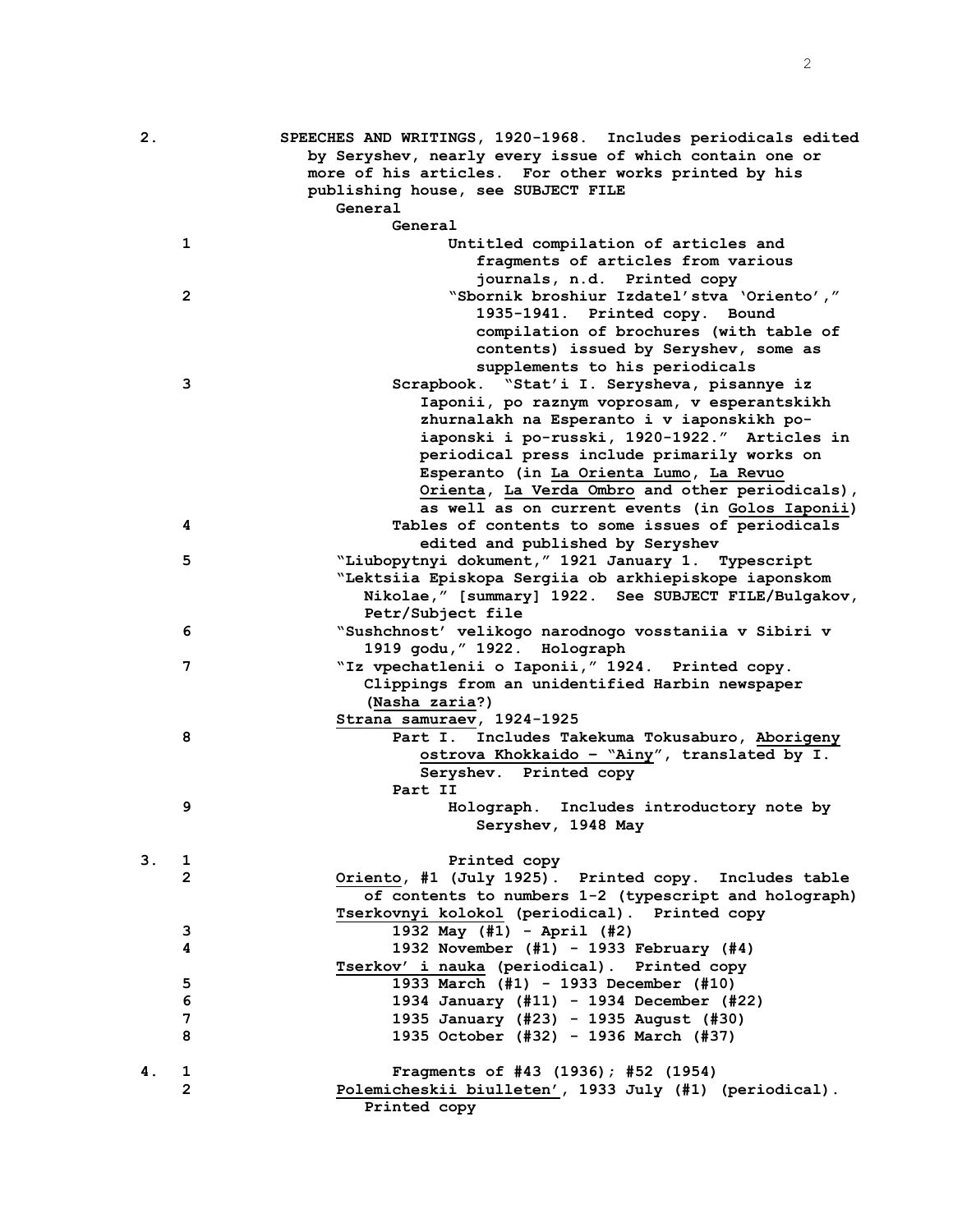|    | 4. (Contd.)    | SPEECHES AND WRITINGS (Contd.)                                    |
|----|----------------|-------------------------------------------------------------------|
|    | 3              | Avstralaziia, 1933 November (#1) - 1935 April-September           |
|    |                | (#3) (periodical). Printed copy                                   |
|    | 4              | Aziia, 1934 March (#1); 1935 January (#2); 1937 April             |
|    |                | [1935 December] (#3) (periodical). Printed copy                   |
|    | 5              | Informatsionnyi biulleten' Izdatel'stva "Oriento", #1             |
|    |                | (May 1935). Printed copy                                          |
|    |                | Put' emigranta (periodical). Printed copy                         |
|    | 6              | 1935 October (#4) - 1936 March (#3/9)                             |
|    | 7              | 1936 April (#4) - 1937 February (#19)                             |
| 5. | 1              | 1937 March (#20) - 1937 December (#29)                            |
|    | $\mathbf{2}$   | 1938 January (#30) - 1938 August (#37)                            |
|    | 3              | 1938 September (#38) - 1941 July (#46)                            |
|    | 4              | La Pacifiko, 1935 December (#1) - 1936 September (#2)             |
|    | 5              | "Al'bom 'Avstralaziia', " 1937-1940. Typescript                   |
|    | 6              | "Lektsionnyi al'manakh russkogo doma v Sidnee za 1943             |
|    |                | god, " 1943. Printed copy. Includes lectures by<br>others         |
|    |                | Album of Great, Outstanding and Eminent Personalities of          |
|    |                | Russia, 1945-1946                                                 |
|    | 7              | Background materials. Include clippings,                          |
|    |                | correspondence, notes, photographs. For                           |
|    |                | additional photostats, see PHOTOGRAPHS                            |
|    |                |                                                                   |
| 6. | $1 - 7$        | Background materials                                              |
| 7. | $\mathbf{1}$   | Background materials                                              |
|    | $\mathbf{2}$   | Progress reports                                                  |
|    | $3 - 8$        | Drafts                                                            |
|    | 9              | Printed copy, parts I-III                                         |
|    | $10 - 11$      | Includes newspaper clippings and<br><b>Reviews.</b>               |
|    |                | correspondence, 1945-1954                                         |
| 8. | ı              | Review of V. Krymov, Drozofily i my, 1948. Typescript             |
|    | $\overline{2}$ | "Religiia i nauka, " 1948. Typescript                             |
|    | 3              | "Strastnaia sedmitsa, "1948. Typescript                           |
|    | 4              | "Mozhet byt' ili navernost', " 1949 April.<br>Typescript          |
|    | 5              | "Problema mehdunarodnogo iazyka, " 1949 August.                   |
|    |                | Typescript                                                        |
|    | 6              | "Paskha, " 1949 September. Typescript                             |
|    | 7              | "Mysli o sektantstve," 1949 November.<br>Typescript               |
|    | 8              | "Chetvertoe imerenie prostranstva," [1950 January].               |
|    |                | Typescript                                                        |
|    | 9              | "Zagrobnaia zhizn', " 1950 September. Typescript                  |
|    | 10             | "Bog, mir, chelovek, " 1951. Typescript                           |
|    | 11             | Missionerskii listok, 1951 September - [1966]                     |
|    | 12             | "Sbornik propovedei, besed i tem dlia dukhovnykh lektsii          |
|    |                | v pomoshch' pravoslavnym pastyriam," 1951 December.<br>Typescript |
|    |                |                                                                   |
| 9. |                | "V zemnom plane moego vechnogo bytiia," 1952 February -           |
|    |                | Typescript. Includes photographs of author<br>1968.               |
|    |                | and others                                                        |
|    | 1              | Volume 1: "V Sibiri." Missing pp. 281-282, 355-                   |
|    |                | 356                                                               |
|    | $\mathbf{2}$   | Volume 2: "V Iaponii"                                             |
|    | 3              | Volume 3: "V Kitae"                                               |
|    | 4              | Volume 4: "V Avstralii"                                           |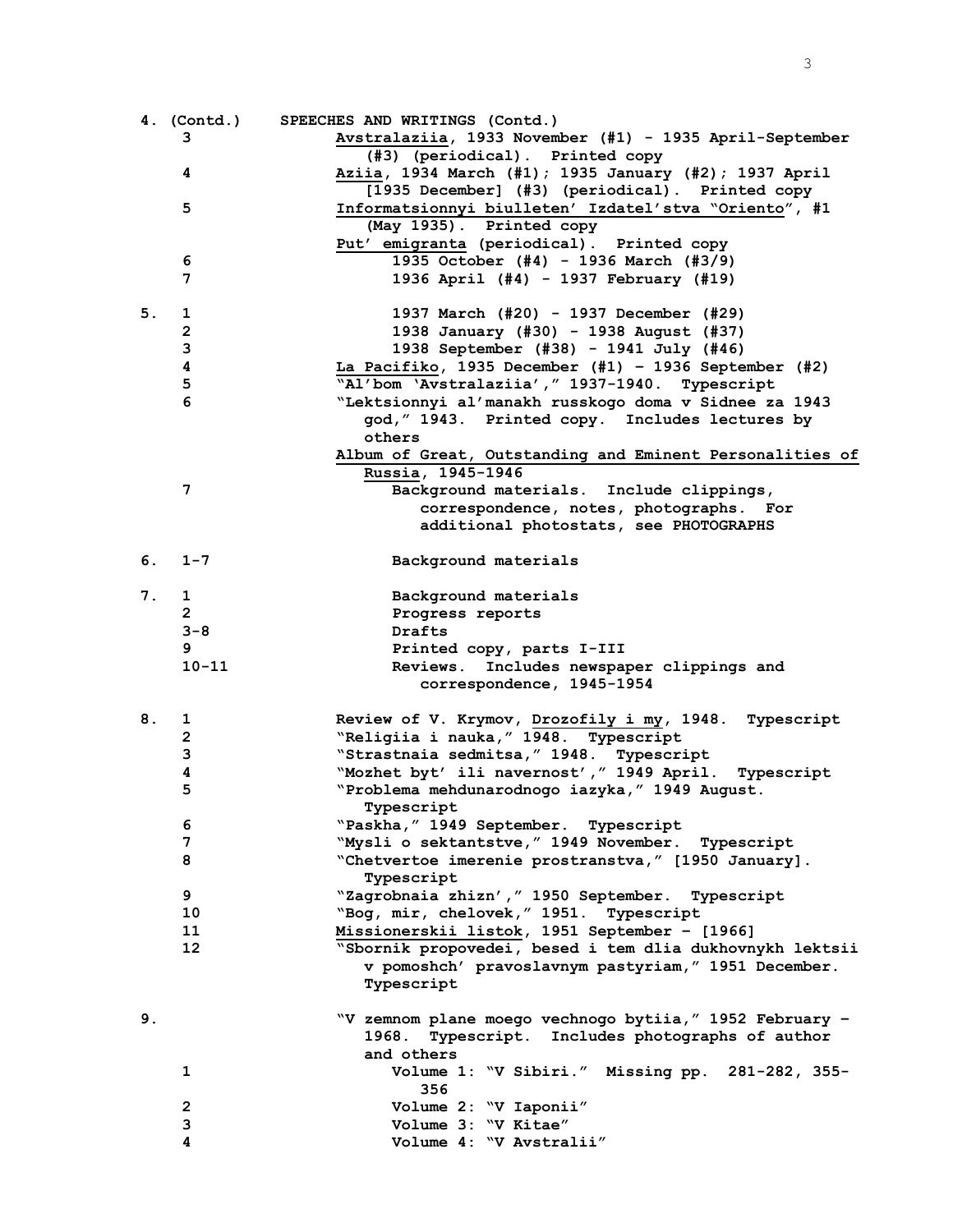| $10.$ |         | SPEECHES AND WRITINGS (Contd.)                           |
|-------|---------|----------------------------------------------------------|
|       |         | "V zemnom plane moego vechnogo bytiia" (Contd.)          |
|       | $1 - 2$ | Volume 4: "V Avstralii                                   |
|       | $3 - 4$ | Volume 4: "V Avstralii." Appendices                      |
|       |         | (correspondence, documents and photographs)              |
|       | 5       | Volume 5: "Moi lektsii, doklady, stat'i"                 |
|       | 6       | Conclusion, table of contents, bibliography of           |
|       |         | Seryshev's works                                         |
|       | 7       | "Rabota russkikh emigrantov na internatsional'nom        |
|       |         | poprishche esperantizma, " 1952 December. Typescript     |
|       | 8       | Lechebnyi sbornik, #2 (1954). Printed copy. Compiled     |
|       |         | and edited by Seryshev                                   |
|       |         |                                                          |
| 11. 1 |         | V chasy dosuga, v minuty razdum'ia, 1955-1957 (#18-19)   |
|       | 2       | "Istoriia Sidneiskogo prikhoda ot ego osnovaniia do      |
|       |         | pribytiia pervogo episkopa, "1956 July.<br>Typescript    |
|       | 3       | Kriticheskii sbornik #3: Teosofiia, okkul'tim i          |
|       |         | khristianstvo, 1959 February. Printed copy               |
|       | 4       | Mia "Cigna Kanto"/ Moia lebedinaia pesn', 1960 March.    |
|       |         | Printed copy                                             |
|       | 5       | Voĉo de Esperantulo/ Golos Esperantista, 1962 (#1) and   |
|       |         | undated, unnumbered issue. Printed copy                  |
|       | 6       | Sperto de mia vivo, 1962 May. Printed copy               |
|       | 7       | "Esperanto v S.S.S.R. i v ee satelitakh: Chast' 2-ia,"   |
|       |         | 1962 August. Typescript                                  |
|       | 8       | Opisanie zhini matushki Ekateriny Feodorovny Seryshevoi  |
|       |         | (1884-1963), 1964. Printed copy                          |
|       | 9       | Apologeticheskie uroki Vetkhogo Zaveta, parts 1-7, 1966- |
|       |         | 1967. Printed copy                                       |
|       | 10      | Kritika knigi frantsuza ateista Leo Taksil' "Zabavnaia   |
|       |         | Bibliia," 1968 August. Typescript                        |
|       | 11      | "Na knizhku 'Vo svete pisaniia' ukrainskogo eks-iereia   |
|       |         | G. Dobrovol'skogo, ushedshego v sektu baptistov, moi     |
|       |         | kriticheskii otvet, "1968 August. Typescript             |
|       | 12      | "Ob"iasnenie liturgii dlia molodezhi, " 1968 December.   |
|       |         |                                                          |
|       | 13      | Typescript                                               |
|       |         | "Potemkinskie potemki: Kriticheskii otvet na broshiuru   |
|       |         | starovera K. V. Potemkina 'Raz"ediniaiushchaia           |
|       |         | sila', " 1968 December. Typescript                       |
|       | 14      | "O reforme nashego eparkhial' nogo zhurnala, "1968       |
|       |         | December 25. Typescript                                  |
|       |         | SUBJECT FILE, 1891-1951                                  |
|       | 15      | Bebutova, Olga. Consists of letters from Archbishop      |
|       |         | Feodosii to Seryshev, 1951, and receipts pertaining      |
|       |         | to Seryshev's activity in advancing financial aid to     |
|       |         | Bebutova                                                 |
|       |         | Bulgakov, Petr, Rev. Materials from Bulgakov's archive   |
|       |         | sent to Seryshev, consisting of his correspondence,      |
|       |         | writings, and collected materials                        |
|       | 16      | Biographical file.<br>Includes brief notes and           |
|       |         | chronology of Bulgakov's life                            |
|       |         | Correspondence                                           |
|       |         | General                                                  |
|       | 17      | General and unidentified, [1908]-1928                    |
|       |         | and undated                                              |